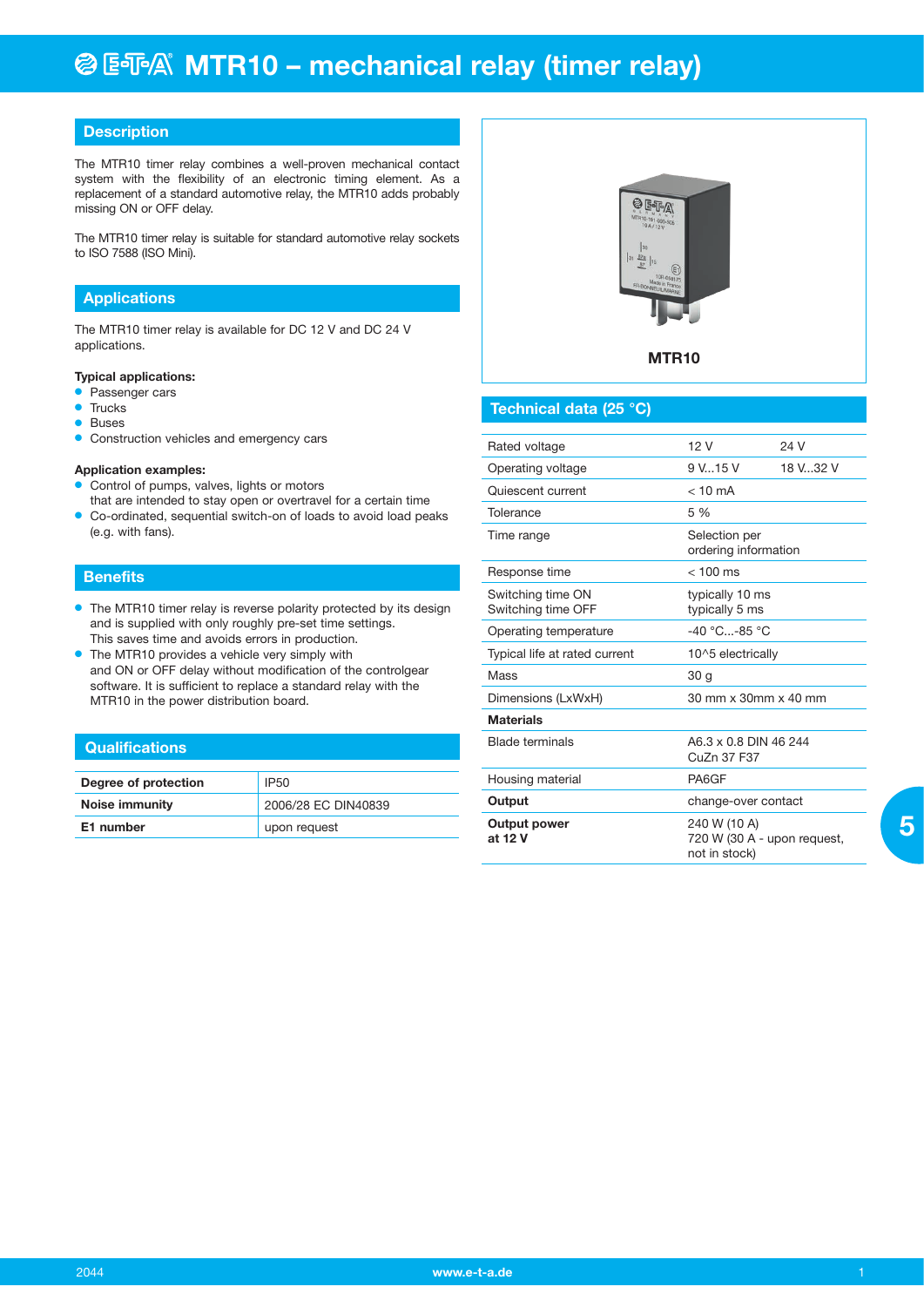## **@ E** T A MTR10 - mechanical relay (timer relay)



 **5**